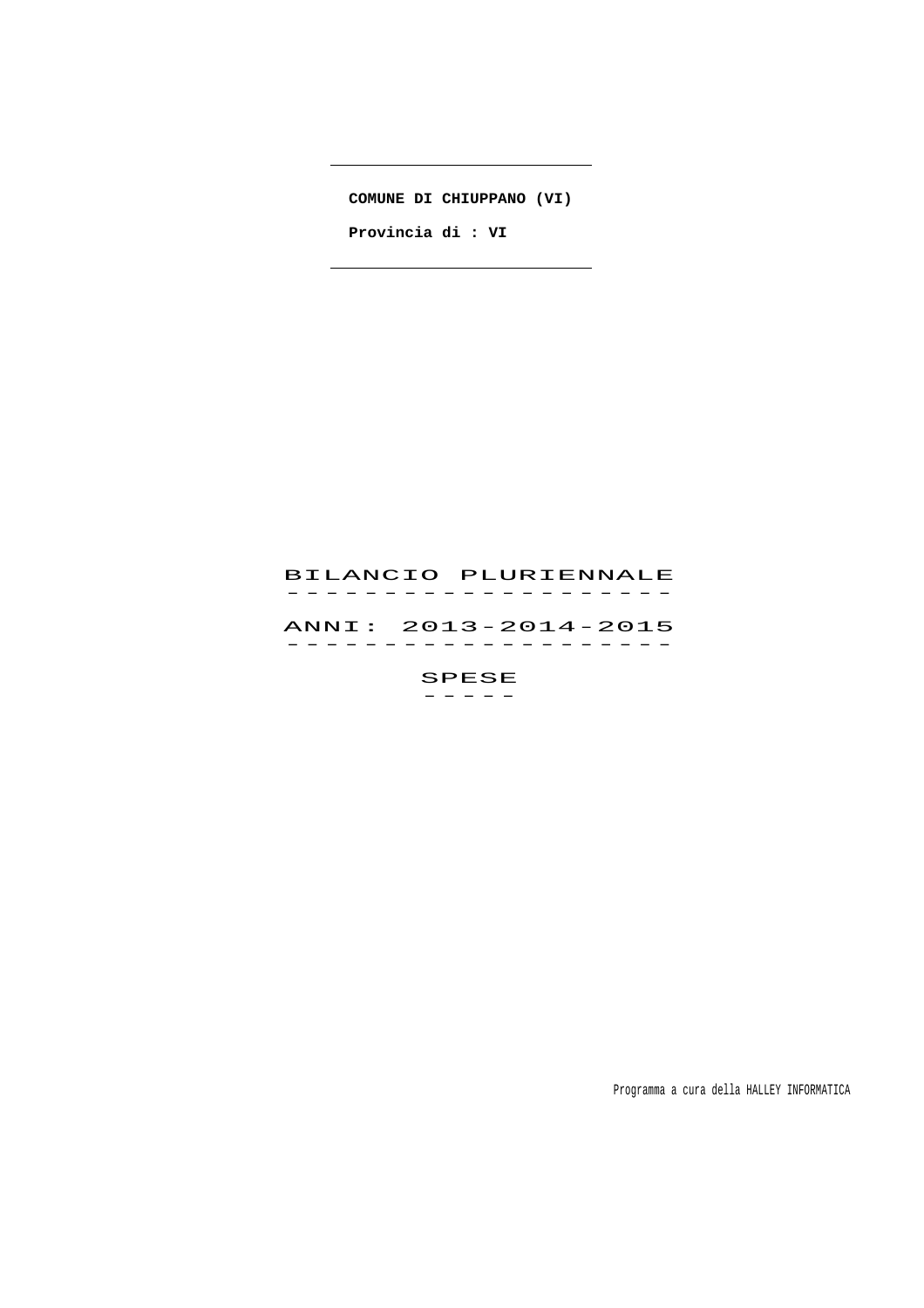|                                                                       | Impegni<br>Prev.Definit.<br>ultimo eserc.<br>esercizio                            |            | PREVISIONI DEL BILANCIO PLURIENNALE 2013 - 2015 |            |            |              | Α       |
|-----------------------------------------------------------------------|-----------------------------------------------------------------------------------|------------|-------------------------------------------------|------------|------------|--------------|---------|
| <b>INTERVENTO</b>                                                     | chiuso                                                                            | in corso   | 2013                                            | 2014       | 2015       | TOTALE       | n<br>n. |
| TITOLO I<br>===============<br>SPESE CORRENTI                         |                                                                                   |            |                                                 |            |            |              |         |
| $01$ PERSONALE<br>SV                                                  | 451.019,16                                                                        | 495.602,87 | 484.682,87                                      | 484.682,87 | 494.682,87 | 1.464.048,61 |         |
| $\mathbb T$                                                           | 451.019,16                                                                        | 495.602,87 | 484.682,87                                      | 484.682,87 | 494.682,87 | 1.464.048,61 |         |
| 02 ACQUISTO DI BENI DI CONSUMO E‡<br>/O DI MATERIE PRIME<br>.co<br>SV | 49.690,05                                                                         | 48.900,00  | 48.689,10                                       | 44.520,00  | 44.241,80  | 137.450,90   |         |
| T                                                                     | 49.690,05                                                                         | 48.900,00  | 48.689,10                                       | 44.520,00  | 44.241,80  | 137.450,90   |         |
| 03 PRESTAZIONI DI SERVIZI CO<br>SV                                    | 708.845,64                                                                        | 719.472,25 | 652.287,23                                      | 651.845,30 | 639.036,11 | 1.943.168,64 |         |
| $\mathbb T$                                                           | 708.845,64                                                                        | 719.472,25 | 652.287,23                                      | 651.845,30 | 639.036,11 | 1.943.168,64 |         |
| 05 TRASFERIMENTICO                                                    | 373.543,77                                                                        | 422.099,77 | 401.071,03                                      | 395.047,44 | 393.131,01 | 1.189.249,48 |         |
| SV<br>$\mathbb T$                                                     | 373.543,77                                                                        | 422.099,77 | 401.071,03                                      | 395.047,44 | 393.131,01 | 1.189.249,48 |         |
| 06 INTERESSI PASSIVI E ONERI FI‡<br>NANZIARI DIVERSICO<br>SV          | 65.772,04                                                                         | 61.912, 61 | 53.407,49                                       | 51.948,32  | 49.313,81  | 154.669,62   |         |
| T                                                                     | 65.772,04                                                                         | 61.912, 61 | 53.407,49                                       | 51.948,32  | 49.313,81  | 154.669,62   |         |
| 07 IMPOSTE E TASSE<br>.co<br>SV                                       | 35.219,73                                                                         | 42.015,00  | 41.730,00                                       | 41.529,45  | 41.439,04  | 124.698,49   |         |
| T                                                                     | 35.219,73                                                                         | 42.015,00  | 41.730,00                                       | 41.529,45  | 41.439,04  | 124.698,49   |         |
| 08 ONERI STRAORDINARI DELLA GE‡                                       |                                                                                   |            |                                                 |            |            |              |         |
| .co<br>STIONE CORRENTE<br>SV                                          | 3.227, 33                                                                         |            | 4.000,00                                        | 1.000,00   | 1,000,00   | 6.000,00     |         |
| T                                                                     | 3.227,33                                                                          |            | 4.000,00                                        | 1.000,00   | 1,000,00   | 6.000,00     |         |
| 11 FONDO DI RISERVACO<br>SV                                           |                                                                                   | 12.750,02  | 5.321,78                                        | 15.230,76  | 15.267,76  | 35.820,30    |         |
| T                                                                     |                                                                                   | 12.750,02  | 5.321,78                                        | 15.230,76  | 15.267,76  | 35.820,30    |         |
| TOTALE DEL TITOLO I<br>SV                                             | $(A CO  1.687.317.72   1.802.752.52   1.691.189.50   1.685.804.14   1.678.112.40$ |            |                                                 |            |            | 5.055.106,04 |         |
|                                                                       | $T$ 1.687.317,72 1.802.752,52 1.691.189,50 1.685.804,14 1.678.112,40              |            |                                                 |            |            | 5.055.106,04 |         |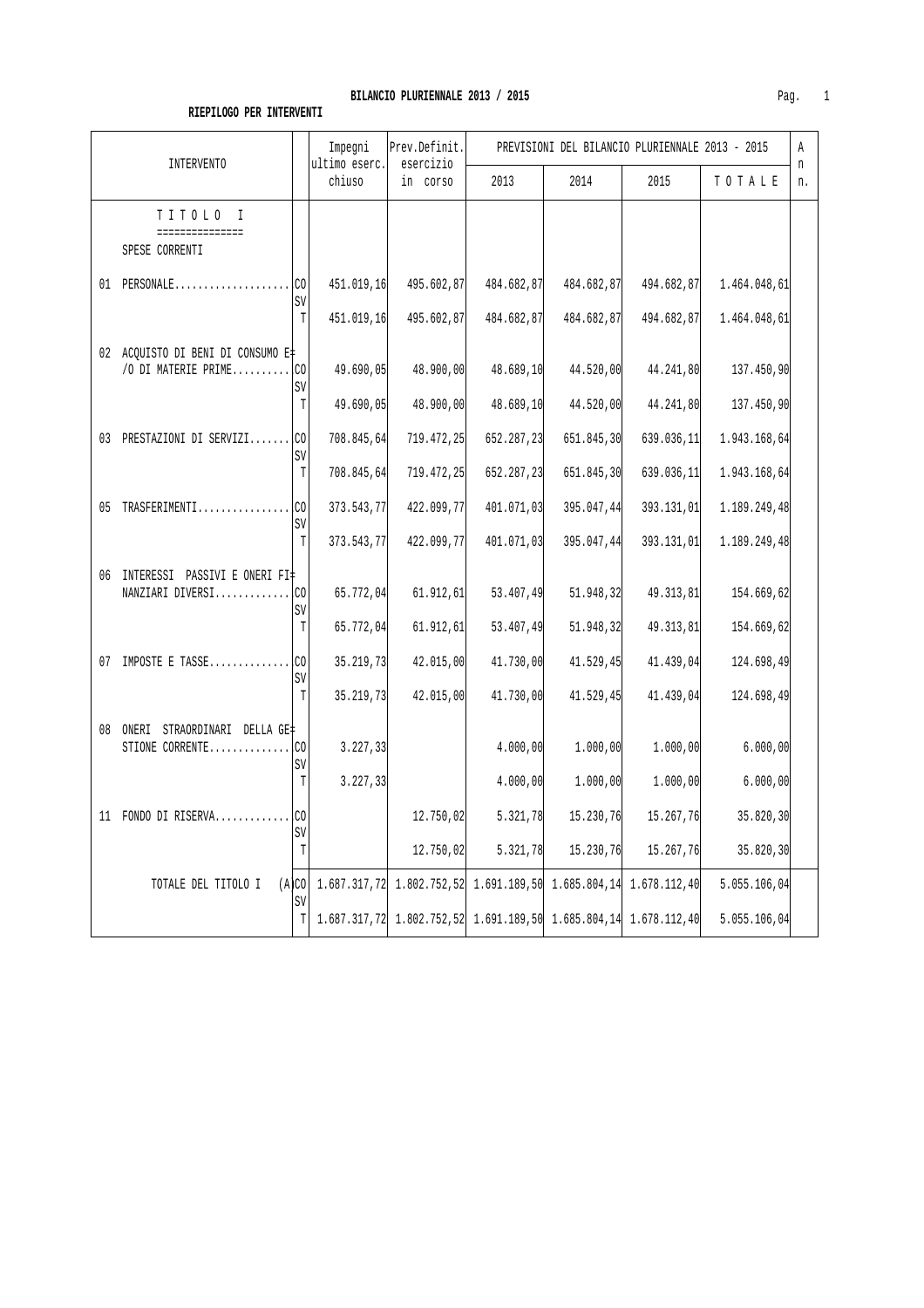| INTERVENTO                                                                                  | Impegni<br>ultimo eserc. | Prev.Definit.<br>esercizio | PREVISIONI DEL BILANCIO PLURIENNALE 2013 - 2015 |                          |                          |                              |         |
|---------------------------------------------------------------------------------------------|--------------------------|----------------------------|-------------------------------------------------|--------------------------|--------------------------|------------------------------|---------|
|                                                                                             | chiuso                   | in corso                   | 2013                                            | 2014                     | 2015                     | TOTALE                       | n<br>n. |
| TITOLO II<br>================<br>SPESE IN CONTO CAPITALE                                    |                          |                            |                                                 |                          |                          |                              |         |
| ACQUISIZIONE DI BENI IMMOBILI, SV<br>01                                                     | 164.303,25               | 379.973,00                 | 161.359,81                                      | 264.100,00               | 774.100,00               | 1.199.559,81                 |         |
| ACOUISIZIONE DI BENI MOBILI,<br>05<br>MACCHINE, ED ATTREZZATURE TEC#<br>$NICO-SCIENTIFICHE$ | 99.739,95                | 11,900,00                  | 7.900,00                                        | 5.900,00                 | 5.900,00                 | 19,700,00                    |         |
| 06<br>INCARICHI PROFESSIONALI ESTER‡<br>NIISV                                               | 1.314,99                 | 4.918, 41                  | 5.000,00                                        |                          |                          | 5.000,00                     |         |
| TRASFERIMENTI DI CAPITALE ISVI<br>07                                                        | 75.022, 14               | 40.629,40                  | 740,19                                          |                          |                          | 740,19                       |         |
| $(B)$ SV<br>TOTALE DEL TITOLO II                                                            | 340.380,33<br>340.380,33 | 437.420,81<br>437.420,81   | 175.000,00<br>175.000,00                        | 270.000,00<br>270.000,00 | 780.000,00<br>780.000,00 | 1.225.000,00<br>1.225.000,00 |         |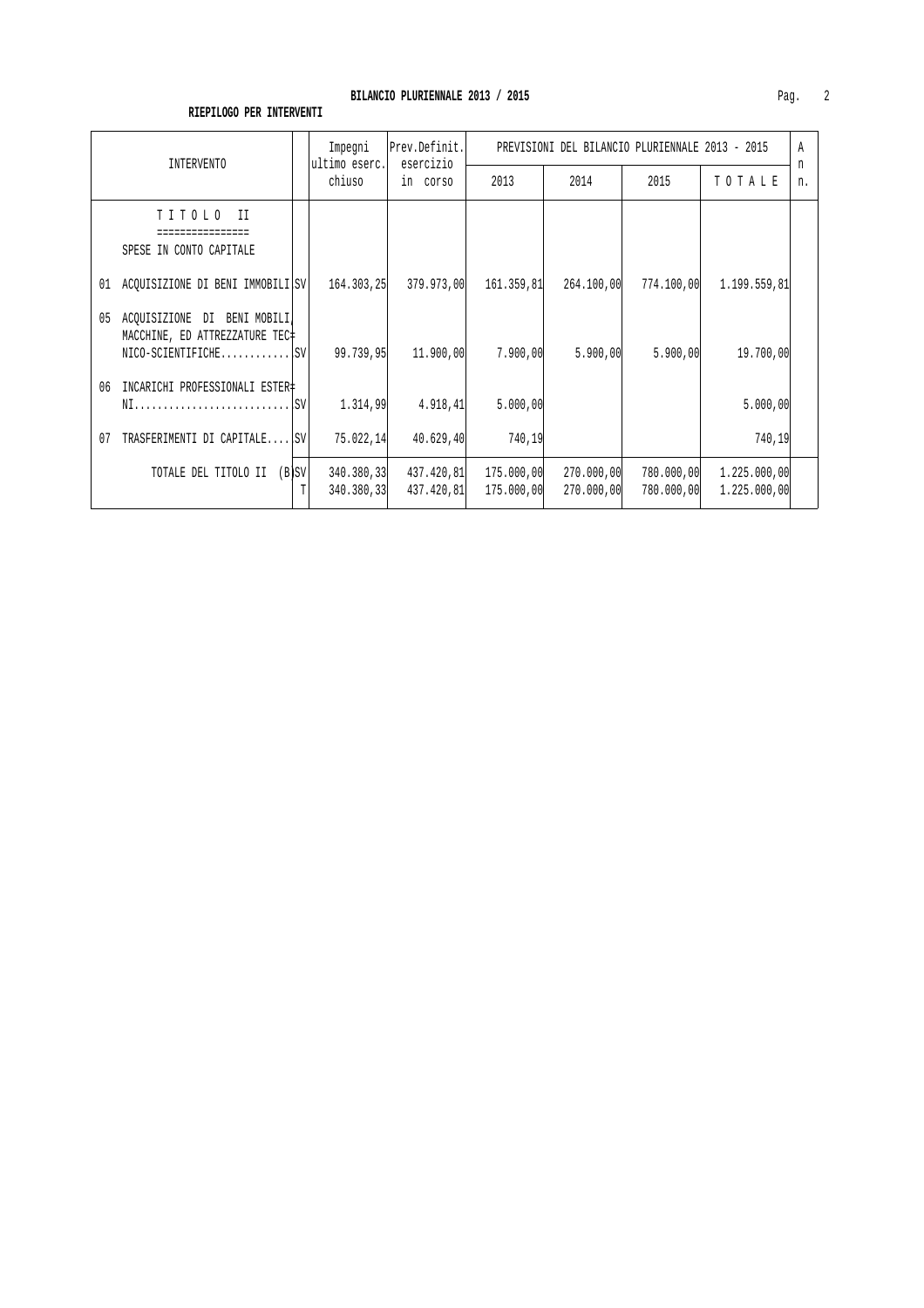| INTERVENTO                                              |                | Impegni<br>Prev.Definit.<br>ultimo eserc.<br>esercizio |                          | PREVISIONI DEL BILANCIO PLURIENNALE 2013 - 2015 |                          |                          |                              | Α       |
|---------------------------------------------------------|----------------|--------------------------------------------------------|--------------------------|-------------------------------------------------|--------------------------|--------------------------|------------------------------|---------|
|                                                         |                | chiuso                                                 | in corso                 | 2013                                            | 2014                     | 2015                     | TOTALE                       | n<br>n. |
| TITOLO<br>III<br>SPESE PER RIMBORSO DI PRESTITI         |                |                                                        |                          |                                                 |                          |                          |                              |         |
| RIMBORSO PER ANTICIPAZIONI DI<br>01                     | SV             |                                                        | 400.000,00<br>400,000,00 | 450.000,00<br>450.000,00                        | 400.000,00<br>400.000,00 | 400.000,00<br>400.000,00 | 1.250.000,00<br>1.250.000,00 |         |
| RIMBORSO DI QUOTA CAPITALE DI<br>03<br>MUTUI E PRESTITI | .CO<br>SV<br>T | 60.610, 11<br>60.610, 11                               | 63.444,32<br>63.444,32   | 66.420,26<br>66.420,26                          | 66.667,67<br>66.667,67   | 61.559, 41<br>61.559,41  | 194.647,34<br>194.647,34     |         |
| RIMBORSO DI PRESTITI OBBLIGA#<br>04<br>$ZIONARI$        | .CO<br>SV<br>T | 12.833,90<br>12.833,90                                 | 12.833.90<br>12.833.90   | 12.833,90<br>12.833,90                          | 12.833,90<br>12.833,90   | 12.833.90<br>12.833,90   | 38.501,70<br>38.501,70       |         |
| TOTALE DEL TITOLO III (C)CO                             | SV<br>T        | 73.444,01<br>73.444.01                                 | 476.278,22<br>476.278,22 | 529.254,16<br>529.254,16                        | 479.501,57<br>479.501,57 | 474.393,31<br>474.393.31 | 1.483.149,04<br>1.483.149,04 |         |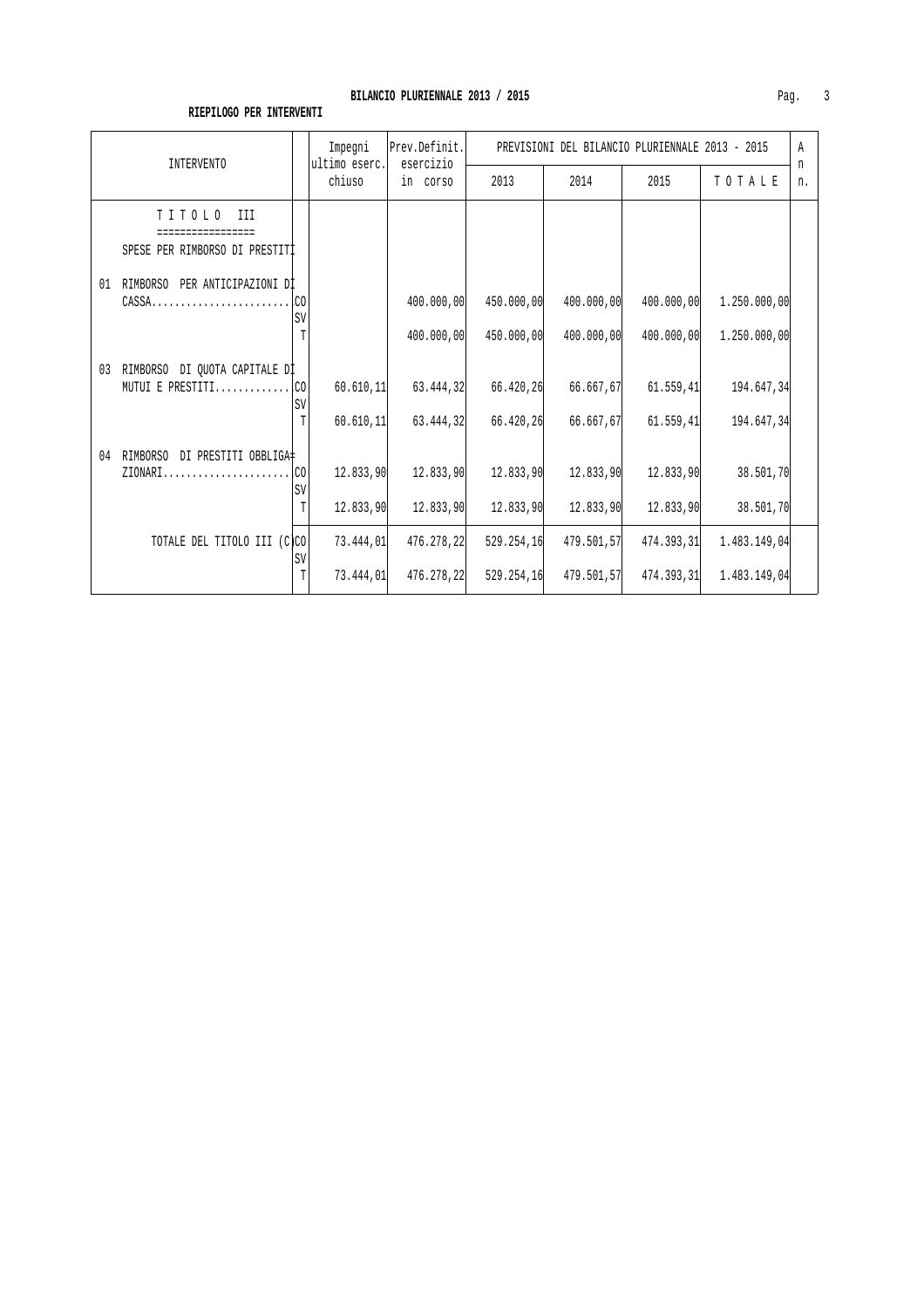|                                      |             | Prev.Definit.<br>Impegni<br>ultimo eserc.<br>esercizio |                                           | PREVISIONI DEL BILANCIO PLURIENNALE 2013 - 2015 |            |            |                                                                                           | $\mathbb{A}$ |
|--------------------------------------|-------------|--------------------------------------------------------|-------------------------------------------|-------------------------------------------------|------------|------------|-------------------------------------------------------------------------------------------|--------------|
| INTERVENTO                           |             | chiuso                                                 | in corso                                  | 2013                                            | 2014       | 2015       | TOTALE                                                                                    | n<br>n.      |
| RIEPILOGO TITOLI<br>**************** |             |                                                        |                                           |                                                 |            |            |                                                                                           |              |
| TITOLO I<br>===============          |             |                                                        |                                           |                                                 |            |            |                                                                                           |              |
| SPESE CORRENTI                       | T           |                                                        |                                           |                                                 |            |            | $1.687.317,72$ $1.802.752,52$ $1.691.189,50$ $1.685.804,14$ $1.678.112,40$ $5.055.106,04$ |              |
| TITOLO II                            |             |                                                        |                                           |                                                 |            |            |                                                                                           |              |
| SPESE IN CONTO CAPITALE              | $\mathbb T$ |                                                        | $340.380, 33$ $437.420, 81$ $175.000, 00$ |                                                 | 270.000,00 | 780.000,00 | 1.225.000,00                                                                              |              |
| TITOLO III                           |             |                                                        |                                           |                                                 |            |            |                                                                                           |              |
| SPESE PER RIMBORSO DI PRESTITI T     |             |                                                        |                                           |                                                 |            |            | 73.444,01 476.278,22 529.254,16 479.501,57 474.393,31 1.483.149,04                        |              |
|                                      |             |                                                        |                                           |                                                 |            |            |                                                                                           |              |
| TOTALE                               | T           |                                                        |                                           |                                                 |            |            | 2.101.142.06 2.716.451.55 2.395.443.66 2.435.305.71 2.932.505.71 7.763.255.08             |              |
| DISAVANZO DI AMMINISTRAZIONE         | T           |                                                        |                                           |                                                 |            |            |                                                                                           |              |
| TOTALE GENERALE SPESA                | T           |                                                        |                                           |                                                 |            |            | 2.101.142.06 2.716.451.55 2.395.443.66 2.435.305.71 2.932.505.71 7.763.255.08             |              |

#### **RIEPILOGO PER INTERVENTI**